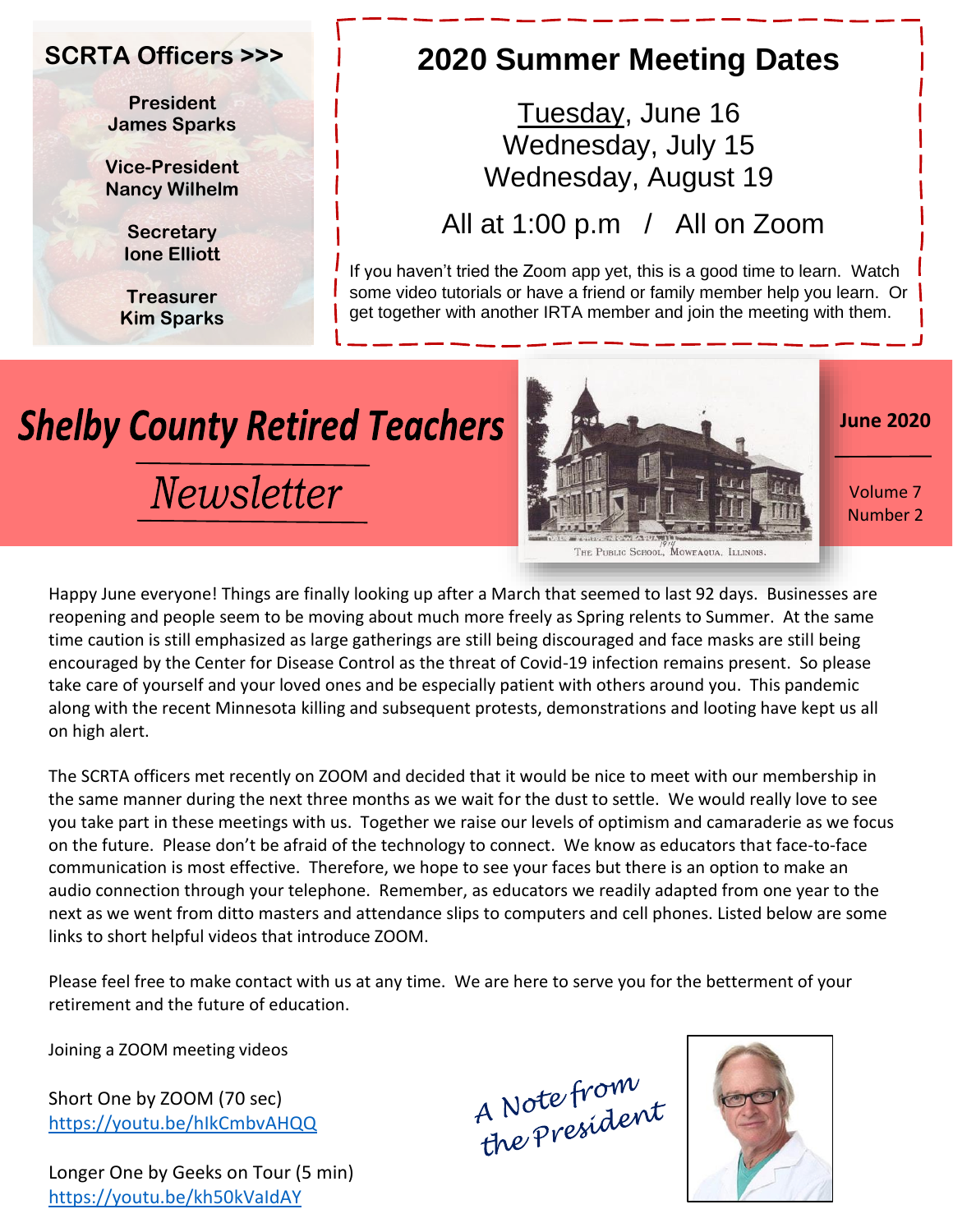### TRS News

Lately it seems like we have been surrounded by bad news. It's great to get some good news from TRS.

- In late May in a short legislative session, the General Assembly voted to approve a budget for the fiscal year beginning July 1. The bad news is that it will depend heavily on borrowing. The good news for us is that **funding for TRIP/TRAIL health insurance was not cut**, thanks in part to IRTA and the many letters, calls, and emails from retirees. Voter Voice on the IRTA website makes it easy to contact your legislators. If you haven't registered for it, you can go directly to the IRTA website or stop first at the SCRTA webpage to get further instructions.
- TRS has made it easier for you to do business with the Member Services Department by expanding the capabilities to **electronically upload forms** to them. This will take seconds as opposed to the days it took for forms to travel through the U.S. Postal Service.
- Just as in April, May **benefits to retirees were paid on schedule**. TRS staff, many working from home, processed payments for 124,700 people totaling nearly \$590 billion.
- The two **"buyout" programs** offered by TRS exceeded expectations.

 17.4 % of retiring members participated in the "Accelerated Automatic Increase" program, sharing approximately \$90 million.

 10.4 % of eligible inactive members participated in the "Accelerated Automatic Benefit" program, sharing approximately \$180 million.

 The Governor's Office of Management and Budget is allocating the additional funds necessary for fiscal year 2020 and the upcoming fiscal year 2021.

• During the first quarter of 2020, returns on **TRS investments averaged -9.95%,** which doesn't especially sound like good news until you make comparisons with other public pension plans. When returns from hundreds of public pension plans were analyzed by three groups, the median returns were -12.6%, -12.8%, and -12.1%. For the same period TRS outshone return rates from three stock market indices (S&P 500 was -22.97%, the Dow was -26.23%, and the NASDAQ was -17.83%). When compared to other similar pension plans, **TRS was in the top 25%**.

Assets: Jan 1 = \$54.2 billion March 30 = \$48.9 April 30 = \$50.2 Investors around the world have been losing money due to the COVID-19 and the shelter-in-place orders, but April's positive return of 3.6% has helped to make TRS among the nation's leaders in its ability to preserve assets.

TRS is diligent about protecting assets during a downturn. Their portfolio is diversified and is adjusted as necessary. Right now this is what the portfolio looks like: (numbers are approximate) 33% in the stock market (which is low for a large public pension system) 27% in bonds 15% in real estate 11% in private equity opportunities 10% in investments designed specifically to help lessen the effects of an economic downturn

(All TRS information is from an Investment Update dated May 21, 2020)